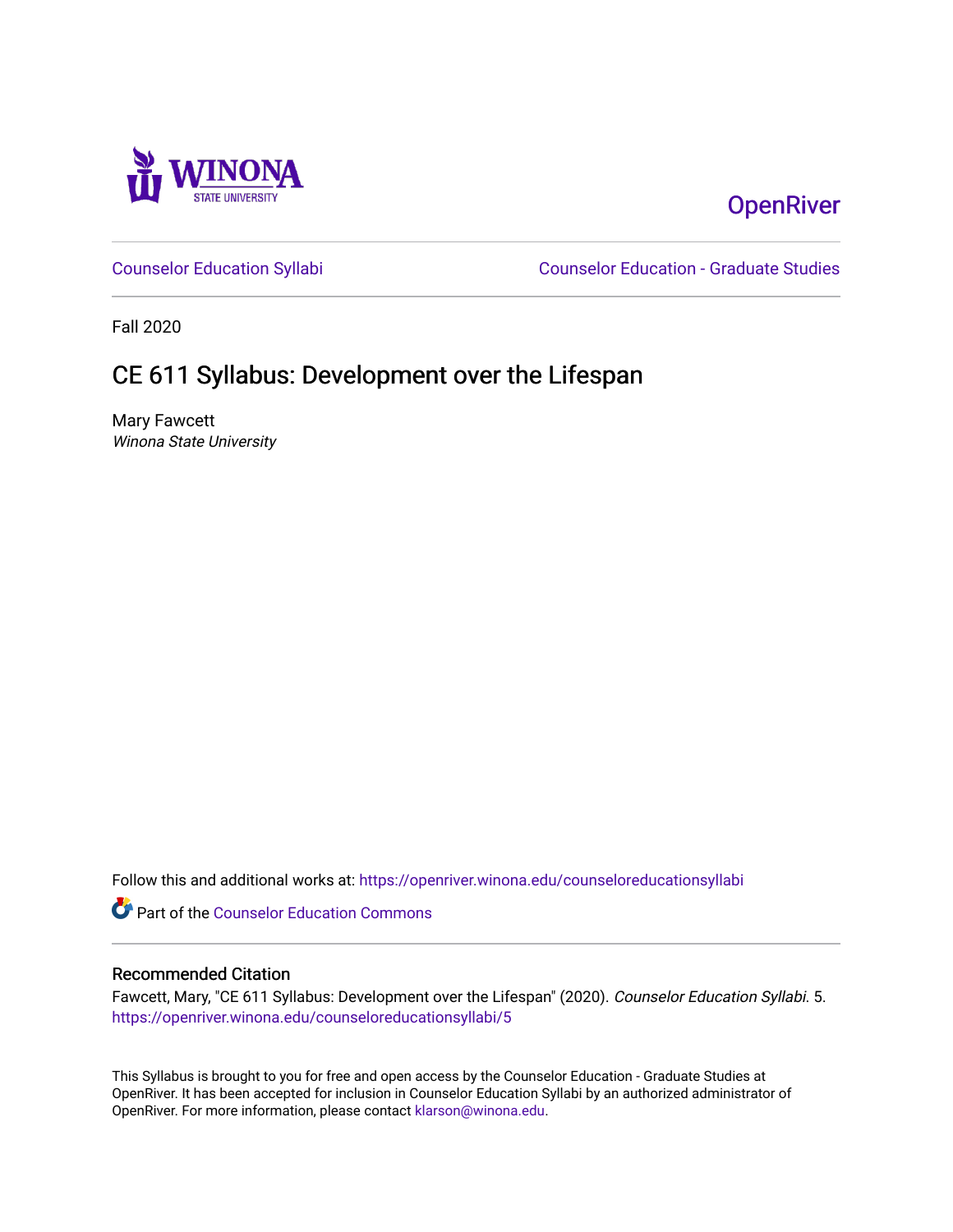| <b>Winona State University</b><br><b>Counselor Education Department</b><br>CE 611: Development over the Lifespan<br>Semester Hours: 3 |                                                                                                                  |  |
|---------------------------------------------------------------------------------------------------------------------------------------|------------------------------------------------------------------------------------------------------------------|--|
| <b>Course Location</b>                                                                                                                | This course is an asynchronous online course.                                                                    |  |
| <b>Instructor</b>                                                                                                                     | Mary Fawcett, Ph.D., Professor, Ph.D., LPC, NCC                                                                  |  |
| <b>Instructor Phone &amp;</b><br>E-Mail                                                                                               | 507-457-5338<br>mfawcett@winona.edu                                                                              |  |
| <b>Program Website</b>                                                                                                                | https://www.winona.edu/counseloreducation/                                                                       |  |
| <b>Instructor Office Location</b>                                                                                                     | 351 Helble Hall, Winona Campus                                                                                   |  |
| <b>Instructor Office Hours:</b>                                                                                                       | Mondays and Thursdays, 12-5pm, and other times by appointment via Zoom:<br>https://minnstate.zoom.us/j/563730523 |  |

# **I. COURSE DESCRIPTION**

• The purpose of this course is to promote students' thinking and learning about human growth, adaptation, and change throughout the lifespan. Major theories, issues, eras, and trends in human development will be addressed.

# **II. COURSE PREREQUISITES**

None.

# **III. COURSE OBJECTIVES**

Class members will:

- 1. Increase their understanding of the basic theories, concepts, and principles of child, adolescent, and adult growth and development.
- 2. Increase their awareness of the assumptions and beliefs, which they themselves have about children, adolescents, adults and the elderly population.
- 3. Enhance their ability to work effectively as a helping person with children, adolescents and adults, aware of individual's needs in each stage of development.
- 4. Increase their understanding of special issues impacting children, adolescents and adults, including gender, sexuality, educational and multicultural issues.

# **IV. COURSE REQUIRED TEXTS, RESEARCH BASE & TECHNOLOGY**

American Psychological Association. (2019). *Publication manual of the American Psychological Association* (7<sup>th</sup> ed.).

Lyubomirsky, S. (2014). *The myths of happiness: What should make you happy, but doesn't, what*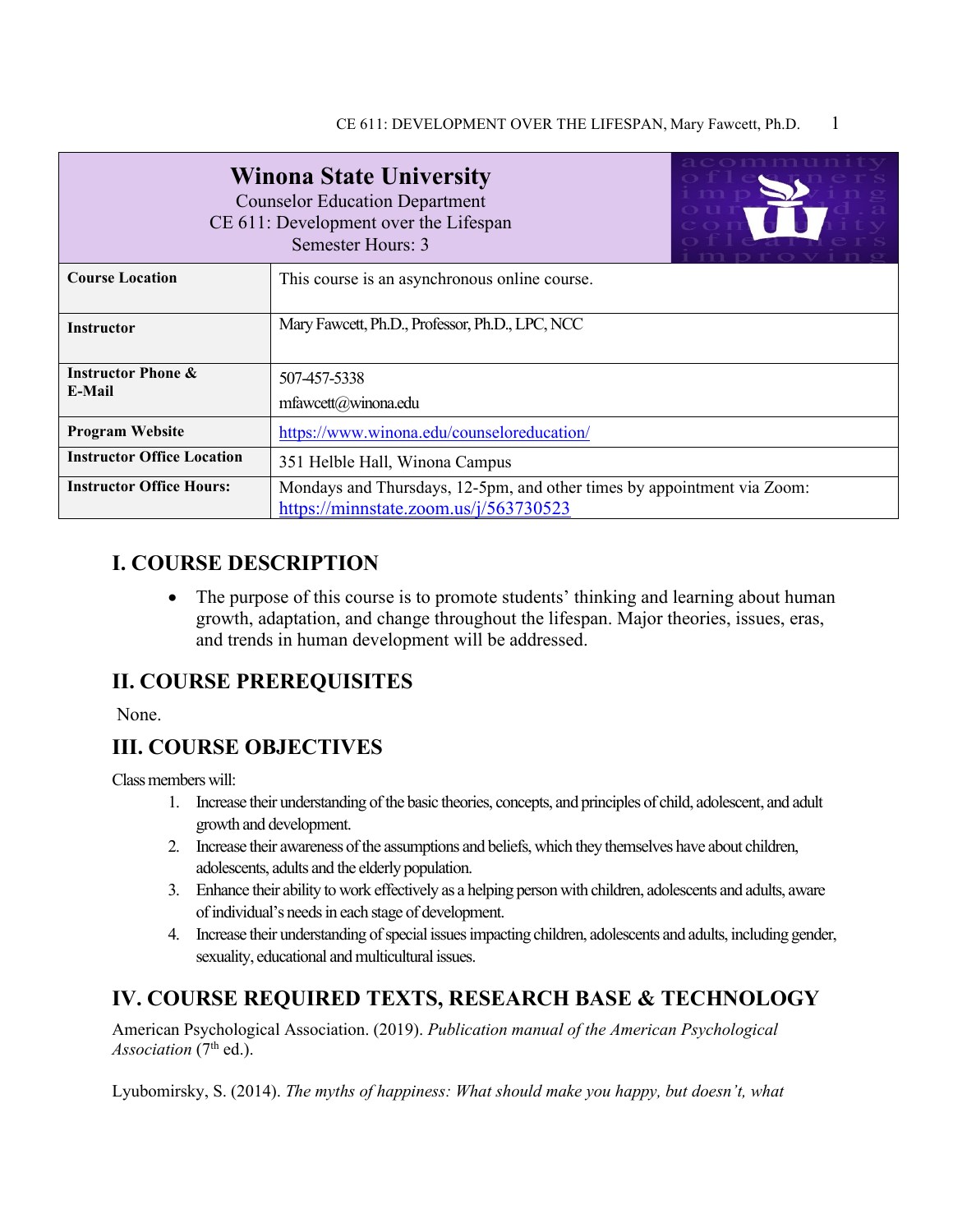# CE 611: DEVELOPMENT OVER THE LIFESPAN, Mary Fawcett, Ph.D. 2

*shouldn't make you happy but does.* New York: Penguin Books.

Sigelman, C. K. & Rider, E. A. (2015). *Life-span human development* (8th ed.). Belmont, CA: Wadsworth, Inc.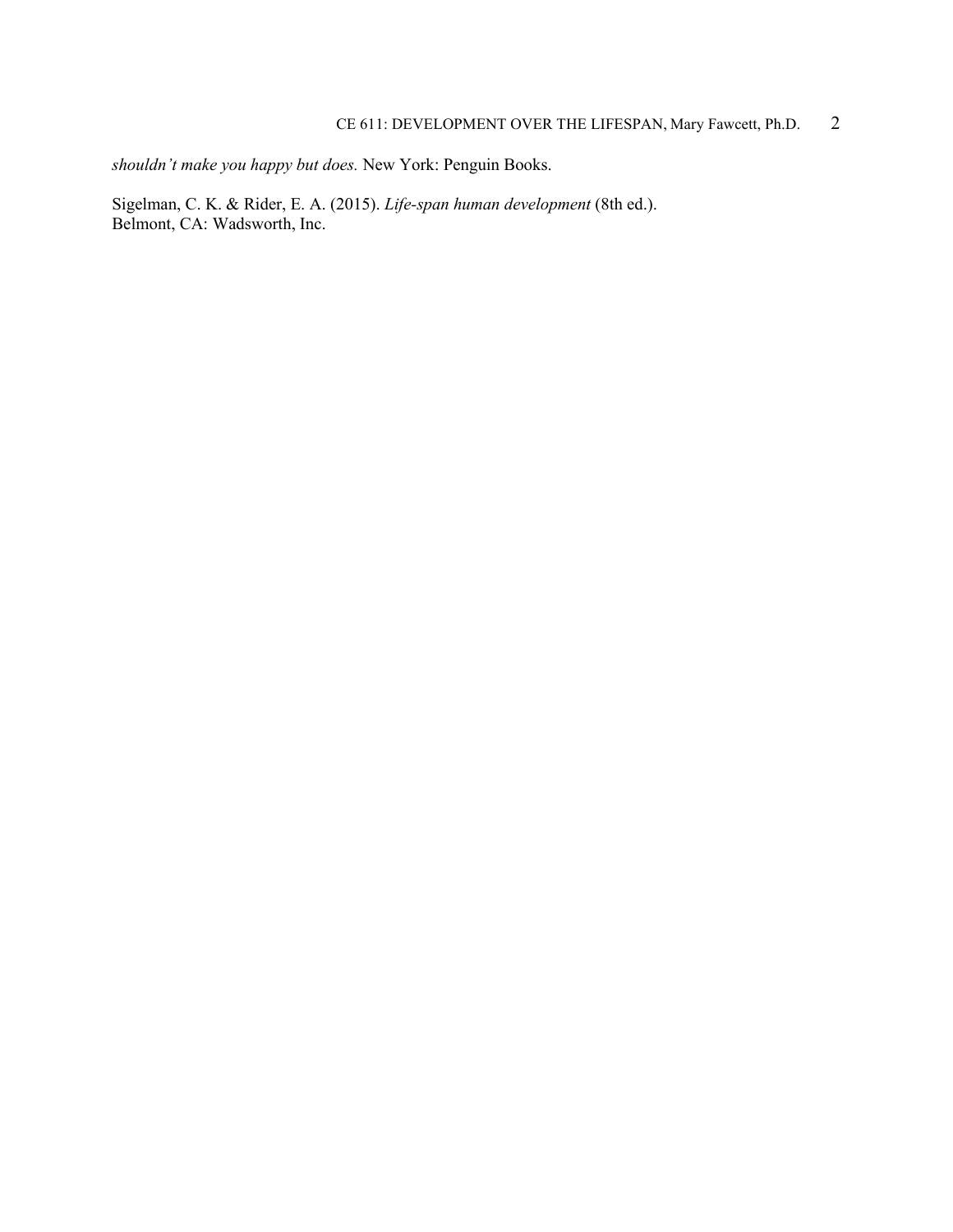# **V. COURSE CONTENT AREAS**

This course meets the Council for the identified Accreditation of Counseling and Related Educational Programs (CACREP, 2016) core content standards. Standards for the **Clinical Mental Health Counseling,** and/or **School Counseling** content areas are outlined below as well (if applicable). The evaluation methods linked to specific standards for CE 611 are included.

| <b>2016 CACREP STANDARDS</b>                                                                                                         | <b>LOCATION OF EVALUATION</b> |                   |                          |                         |
|--------------------------------------------------------------------------------------------------------------------------------------|-------------------------------|-------------------|--------------------------|-------------------------|
| <b>CORE</b>                                                                                                                          | Bandura                       | Chapter<br>Assign | Dev. Stage<br>and Trauma | Happiness<br>Discussion |
| 3. HUMAN GROWTH AND DEVELOPMENT                                                                                                      |                               |                   |                          |                         |
| 3a. Theories of individual and family development across the<br>lifespan.                                                            | X                             | X                 | X                        |                         |
| 3b. Theories of learning.                                                                                                            | X                             | X                 |                          |                         |
| 3c. Theories of normal and abnormal personality development.                                                                         | X                             | X                 |                          |                         |
| 3e. Biological, neurological, and physiological factors that affect<br>human development, functioning, and behavior.                 |                               | X                 |                          |                         |
| 3f. Systemic and environmental factors that affect human<br>development, functioning, and behavior.                                  |                               | X                 | X                        |                         |
| 3i. Ethical and culturally relevant strategies for promoting resilience<br>and optimum development and wellness across the lifespan. |                               | X                 |                          | Х                       |

| <b>2016 CACREP STANDARDS</b>                                                                                                   | <b>LOCATION OF EVALUATION</b> |                   |                          |                         |
|--------------------------------------------------------------------------------------------------------------------------------|-------------------------------|-------------------|--------------------------|-------------------------|
| <b>CLINICAL MENTAL HEALTH COUNSELING</b>                                                                                       | Bandura                       | Chapter<br>Assign | Dev. Stage<br>and Trauma | Happiness<br>Discussion |
| 2. CONTEXTUAL DIMENSIONS                                                                                                       |                               |                   |                          |                         |
| 2f. Impact of crisis and trauma on individuals with mental health<br>diagnoses.                                                |                               | X                 | X                        |                         |
| <b>2016 CACREP STANDARDS</b>                                                                                                   | <b>LOCATION OF EVALUATION</b> |                   |                          |                         |
| <b>SCHOOL COUNSELING</b>                                                                                                       | Bandura                       | Chapter<br>Assign | Dev. Stage<br>and Trauma | Happiness<br>Discussion |
| 2. CONTEXTUAL DIMENSIONS                                                                                                       |                               |                   |                          |                         |
| 2i. Signs and symptoms of substance abuse in children and<br>adolescents as well as the signs and symptoms of living in a home |                               | X                 | X                        |                         |

# **VI. METHODS OF INSTRUCTION**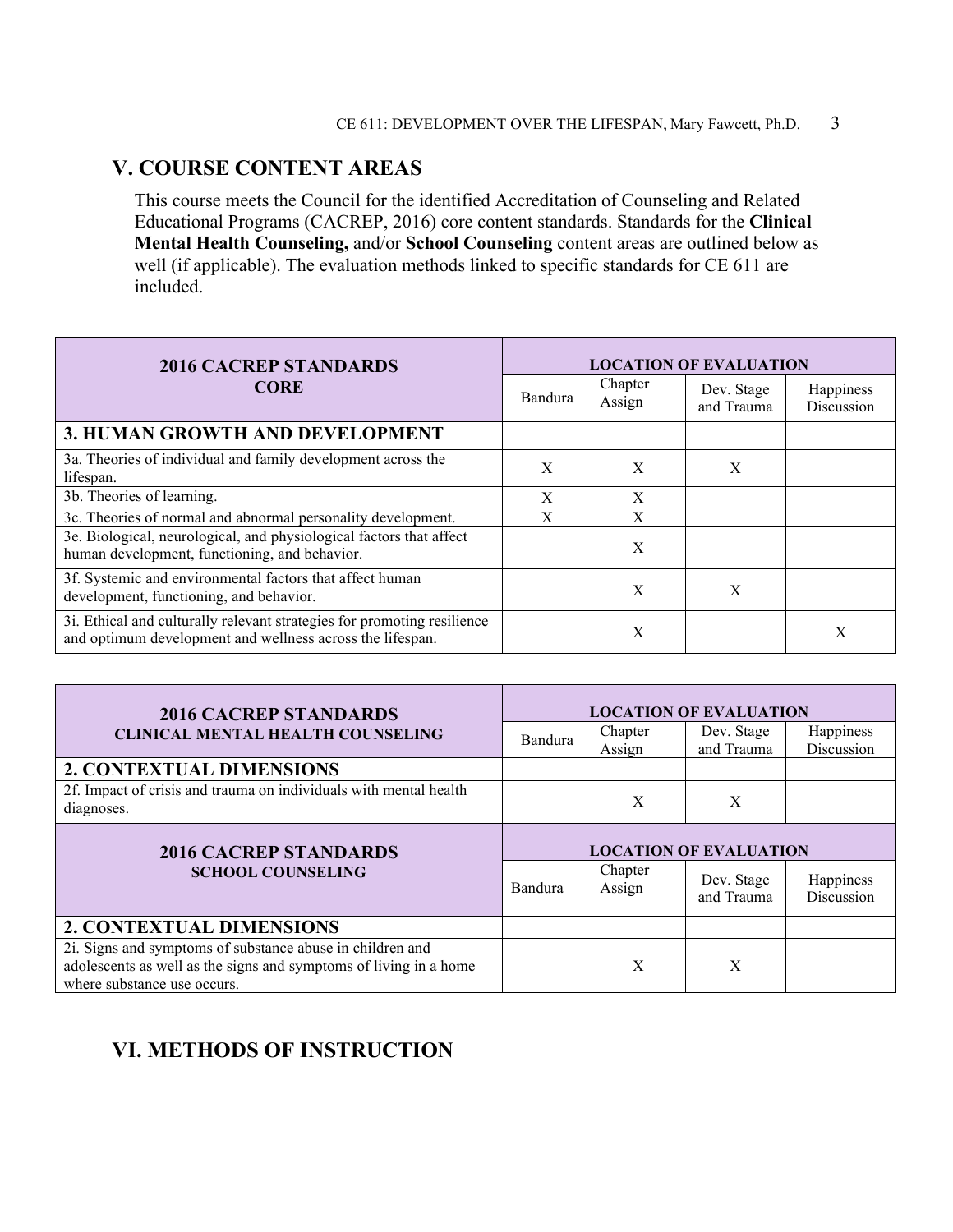The instructor will employ a variety of instructional methods to facilitate student learning including:

D2L online course resource sharing, current literature review, discussion posts, electronic communication

| Course<br>Obj.                                                                                     | <b>Assignment</b>                     | <b>CACREP</b><br><b>Standards Assessed</b><br>Code: Core/CMHC/School | <b>Due Date</b>             | Percentage |
|----------------------------------------------------------------------------------------------------|---------------------------------------|----------------------------------------------------------------------|-----------------------------|------------|
| $1 - 3$                                                                                            | Bandura Discussion Board (one post)   | Core: 3a, 3b, 3c                                                     | 8/31, 11:59pm               | 17%        |
|                                                                                                    |                                       |                                                                      | Chapter 1: 8/28, 11:59pm    |            |
|                                                                                                    |                                       |                                                                      | Chapter 2: 9/3, 11:59pm     |            |
|                                                                                                    |                                       |                                                                      | Chapter 3: 9/9, 11:59pm     |            |
|                                                                                                    |                                       |                                                                      | Chapter 4: 9/15, 11:59pm    |            |
|                                                                                                    |                                       |                                                                      | Chapter 5: 9/21, 11:59pm    |            |
|                                                                                                    |                                       |                                                                      | Chapter 6: 9/25, 11:59pm    |            |
|                                                                                                    |                                       |                                                                      | Chapter 7: 10/1, 11:59pm    |            |
|                                                                                                    |                                       | Core: 3a, 3b, 3c, 3e, 3f, 3i                                         | Chapter 8: 10/7, 11:59pm    | 51%        |
| $1-4$                                                                                              | <b>Chapter Assignments</b>            | CMHC: 2f                                                             | Chapter 9: 10/13, 11:59pm   | $(3%$ per  |
|                                                                                                    |                                       | School: 2i                                                           | Chapter 10: 10/19, 11:59pm  | chapter)   |
|                                                                                                    |                                       |                                                                      | Chapter 11: 10/23, 11:59pm  |            |
|                                                                                                    |                                       |                                                                      | Chapter 12: 10/29, 11:59pm  |            |
|                                                                                                    |                                       |                                                                      | Chapter 13: 11/4, 11:59pm   |            |
|                                                                                                    |                                       |                                                                      | Chapter 14: 11/10, 11:59pm  |            |
|                                                                                                    |                                       |                                                                      | Chapter 15: 11/16, 11:59pm  |            |
|                                                                                                    |                                       |                                                                      | Chapter 16: 11/20, 11:59pm  |            |
|                                                                                                    |                                       |                                                                      | Chapter 17: 11/25, 11:59pm  |            |
|                                                                                                    |                                       |                                                                      | TOPIC APPROVAL: 10/30       |            |
|                                                                                                    | Developmental Stage and Trauma Paper  | Core: 3a, 3f<br>CMHC: 2f<br>School 2i                                | Please submit in designated |            |
| $1 - 4$                                                                                            |                                       |                                                                      | D2L dropbox                 | 20%        |
|                                                                                                    |                                       |                                                                      | PAPER DUE: 12/7,            |            |
|                                                                                                    |                                       |                                                                      | 11:59pm                     |            |
| $\overline{3}$                                                                                     | Happiness Discussion Board (one post) | Core: 3i                                                             | 12/4, 11:59pm               | 12%        |
| All assignments are scored on a 100-point scale, and then weighted using the percentages<br>above. |                                       |                                                                      |                             | 100%       |

# **VII. COURSE EVALUATION METHODS**

# **A. Description of Assignments**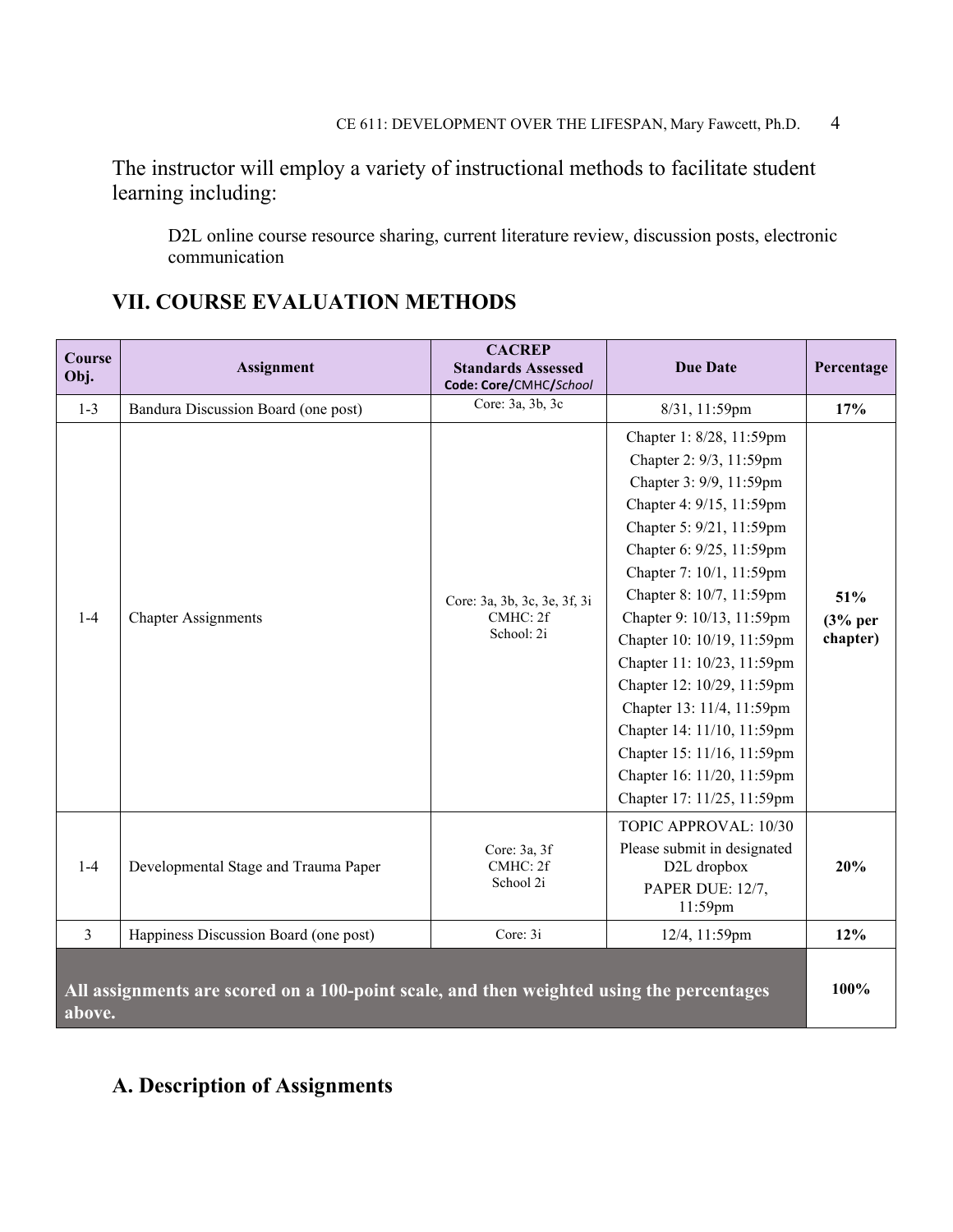#### **1. Assignment #1: Bandura D2L Discussion**

Students will study Bandura's theory via the course text and other sources (journal articles, scholarly online resources, videos, films, etc.). You will cite these sources (using APA  $7<sup>th</sup>$  ed. writing style) when you post to the D2L discussion board (see number of required citations below).

Bandura's theory proposes that **we learn social behaviors and personal values by observation**. According to Bandura, we learn behaviors, ideas, beliefs, life values and attitudes by watching other people via personal life experiences, electronic means and audio/visual media. In particular, the media has a huge impact on what we learn about perspectives, biases, relationships, jobs/careers, money, values, lifestyles, etc., and how we integrate information we receive from the media within our own identity development.

The following assignment encourages students to study Bandura's theory in the context of **selfexploration** and "test" the theory based on student's reflections about their own development:

- Students will select from their own media viewing **OR** from their own community of family, social network, animals, spiritual practices, and apply Bandura's theory in their own selfexamination of their identity development. Students should reflect on their most common and repetitive experiences with social media **OR** community (Facebook, Internet sites on hobbies, parenting, etc.) and dramatic arts media (TV, movies, etc.). For example, if you watch a lot of liberal late-night shows, and you notice your political views are of a "left-wing" nature, you might surmise that watching this program impacts and reinforces how you see the world of politics. For example, if you watch the History Channel and notice that you value perceiving your experiences in the context of a particular time in history, you might suppose that viewing programs about historical events provides for you a way to look at your own experiences in the context of world or current events. For example, if you grew up in a tribal community and learned about behavior from watching animals, you will have learned values modeled from those animals and apply them to your own life.
- Students should include comments in their posts regarding their agreement/non-agreement with Bandura based on their own research and self-examination. Since this assignment involves selfexamination of a personal nature, students are encouraged to share only what they feel comfortable sharing with classmates via the D2L Discussion board.

Please develop your post to focus on the assignment criteria (outlined above) in at least five welldeveloped paragraphs of at least 300 words.

| <b>Grade</b>     | <b>Description</b>                                                                                                             |
|------------------|--------------------------------------------------------------------------------------------------------------------------------|
| 90-100<br>points | -minimum of five well-developed paragraphs of at least 300 words in post with a<br>minimum of 5 citations/references APA style |
|                  | -complex thinking skills strongly utilized and scholarly material synthesized in<br>discussion post                            |
|                  | -clear and concise organization of discussion                                                                                  |

#### **Total Required number of posts is one (1).**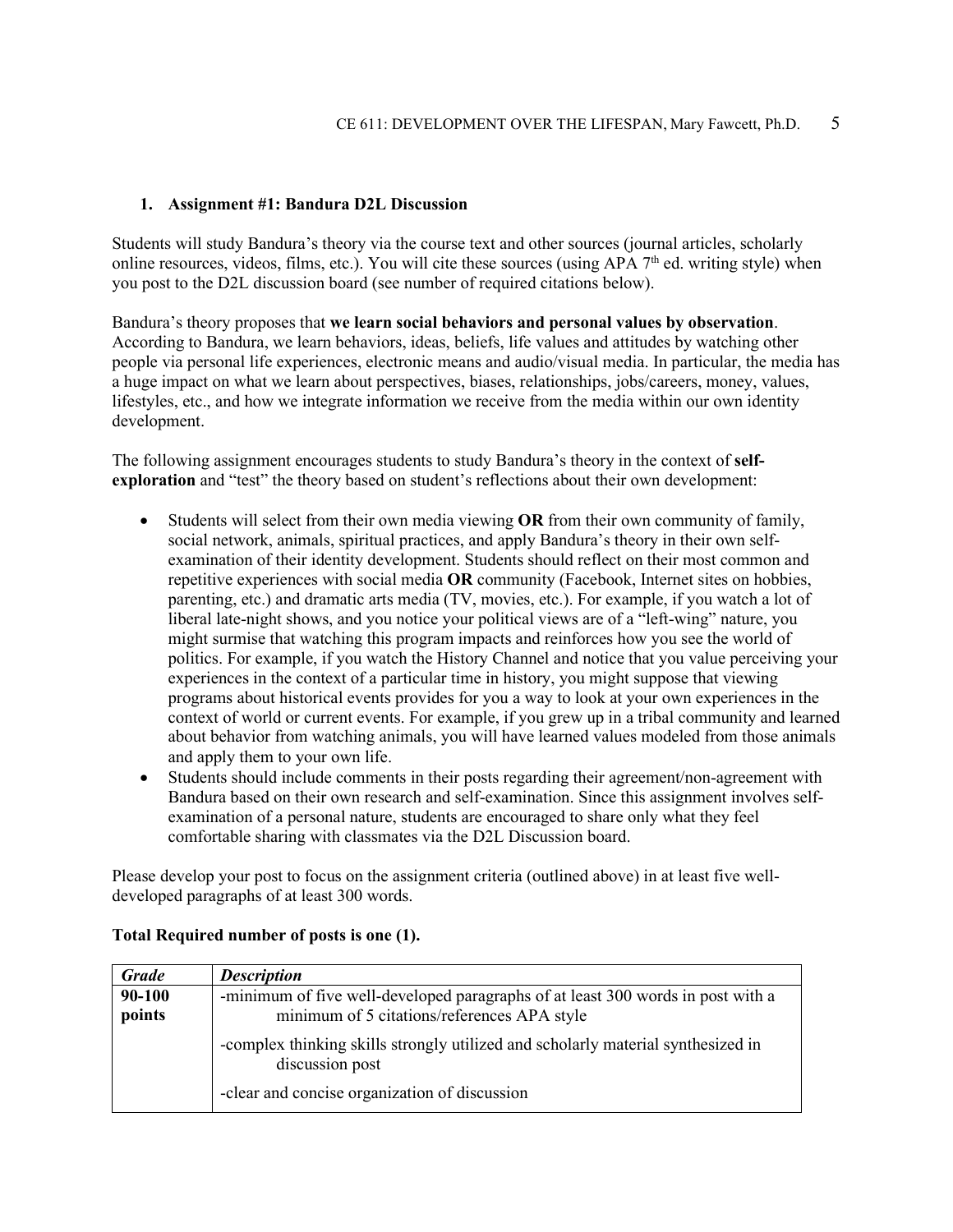|                 | -all assignment criteria addressed extremely well                                                                              |
|-----------------|--------------------------------------------------------------------------------------------------------------------------------|
| 80-89<br>points | -minimum of five well-developed paragraphs of at least 250 words in post with a<br>minimum of 5 citations/references APA style |
|                 | -complex thinking skills adequately utilized and material adequately synthesized in<br>discussion posts                        |
|                 | -clear and concise organization of discussion                                                                                  |
|                 | -most assignment criteria addressed strongly                                                                                   |
| 70-79<br>points | -fewer than five paragraphs with fewer than 250 words in post with a fewer than of<br>5 citations/references APA style         |
|                 | -complex thinking skills fairly well utilized, and material fairly well synthesized in<br>discussion posts                     |
|                 | -adequate organization of discussion                                                                                           |
|                 | -assignment criteria addressed adequately                                                                                      |
| 69 or<br>fewer  | -fewer than five paragraphs with fewer than 250 words in post with a fewer than of<br>5 citations/references APA style         |
| points          | -complex thinking skills not utilized, and material not synthesized in discussion<br>posts                                     |
|                 | -poor organization of discussion                                                                                               |
|                 | -assignment criteria: not all addressed                                                                                        |

## **2. Assignment #2: Chapter Assignments (see questions in Appendix A)**

Seventeen (17) chapter assignments are required: one submission for each chapter. Submissions should include a title page, headers for discussion and a reference page. Students will respond to each chapter question with a scholarly and well-developed answer. Providing citations in text and references to your resources is required (2 citation/references per post). Adherence to APA style is required. Students should research question topic and include outside text scholarly resources to complete their 2 citation/reference requirement).

Each chapter assignment is graded on its own (worth 3% of the grade of 51% of the overall grade) according to the following criteria:

| <b>Grade</b> | <b>Description</b>                                            |  |
|--------------|---------------------------------------------------------------|--|
| 90-100       | -a minimum of 200 words written                               |  |
| points       | -a minimum of two citations/references per chapter discussion |  |
|              | -complex thinking skills exceptionally utilized               |  |
|              | -chapter question answered completely                         |  |
|              | -clear and concise organization of discussion                 |  |
|              | -APA style correct                                            |  |
| 80-89        | -a minimum of 200 words written                               |  |
| points       |                                                               |  |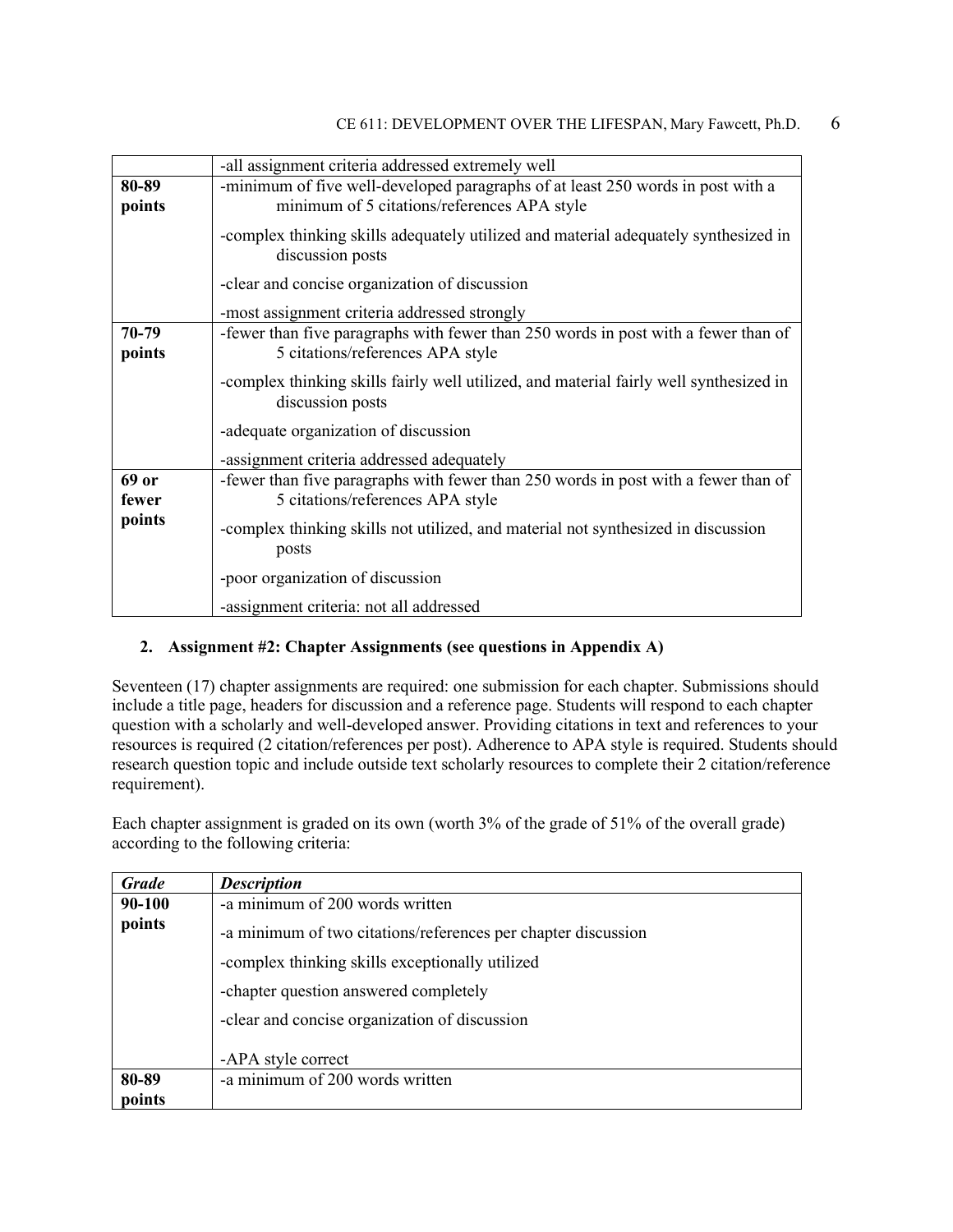|                 | -a minimum of two citations/references per chapter discussion |  |  |
|-----------------|---------------------------------------------------------------|--|--|
|                 | -complex thinking skills strongly utilized                    |  |  |
|                 | -chapter question answered adequately                         |  |  |
|                 | -mostly clear and concise organization of discussion          |  |  |
|                 | -APA style correct                                            |  |  |
| 70-79           | -a minimum of 200 words written                               |  |  |
| points          | -a minimum of one citation/reference per chapter discussion   |  |  |
|                 | -complex thinking skills utilized adequately                  |  |  |
|                 | -chapter question answered somewhat                           |  |  |
|                 | -adequately clear and concise organization of discussion      |  |  |
|                 | -APA style mostly correct                                     |  |  |
| 69 or           | -fewer than 200 words written                                 |  |  |
| fewer<br>points | -a minimum of one citation/reference per chapter discussion   |  |  |
|                 | -complex thinking skills not utilized                         |  |  |
|                 | -chapter question not fully answered                          |  |  |
|                 | -weak organization of discussion                              |  |  |
|                 | -improper APA style                                           |  |  |

#### **3. Assignment #3: Developmental Stage and Trauma Research Paper**

Current researchers of human development are learning that trauma plays a much more important role than thought previously in terms of healthy identity development and coping skills. In fact, much of the DSM  $5<sup>th</sup>$  edition revisions include considerations about the link between traumatic experiences and the development of psychological disorders, symptoms and associated life issues.

This assignment will provide an opportunity to study Erikson's developmental theory and explore the potential impact of **a trauma topic approved by the instructor** on the psychosocial development at a specific stage of development (an age of your choosing). Students should complete an APA ( $7<sup>th</sup>$  ed) style paper on your **choice of one of Erikson's Psychosocial developmental stages** (Trust vs Mistrust, Autonomy vs Shame and Doubt, Initiative vs Guilt, Industry vs Inferiority, Identity vs Role Confusion, Intimacy vs Isolation, Generativity vs Stagnation, Integrity vs Despair) and the potential effects of a **selected trauma topic** on healthy development (e.g. death of a loved one, sexual abuse, natural disaster, loss of a loved one at an early age). An emphasis in this discussion should include discussion about **how specific crisis events plays a part in the traumatic event** itself and how **crisis/trauma triggers are associated with ongoing mental health issues** throughout a person's life. Students must study Erikson's theory in at least 5 (five) scholarly resources (including the course text) and do extensive research on their chosen topic of a traumatic experience in at least 5 (five) scholarly sources. Discussion about the impact of said trauma on the development of someone in the chosen stage of development will be written from the student's ideas and beliefs as a result of a thorough review of professional literature. **Note: this is not**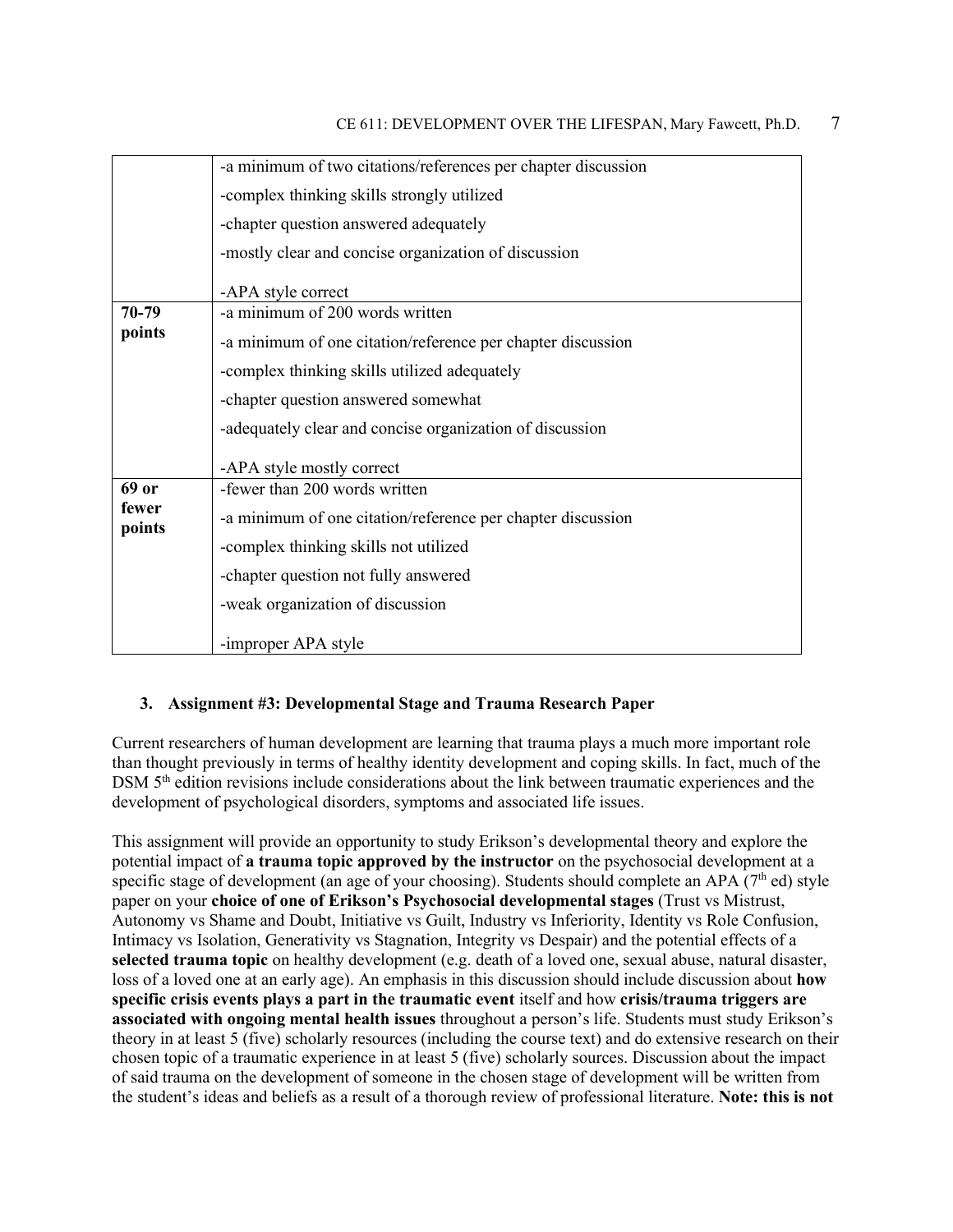**an assignment for personal disclosure about student's personal experiences. The chosen topic of a traumatic experience should be based on students' future work with clients/students.**

**Summary of Aspects to be Addressed:**

**Erikson's stage of choice Traumatic event Crises involved during the event and crisis triggers during lifelong mental health challenges Impact of trauma on development Summary**

| <b>Grade</b> | <b>Description</b>                                                                                         |
|--------------|------------------------------------------------------------------------------------------------------------|
| 90-100       | -paper length minimum of 12 pages                                                                          |
| points       | -all aspects of assignment addressed and discussed explicitly                                              |
|              | -complex thinking skills exceptionally utilized                                                            |
|              | -clear and concise organization of discussion                                                              |
|              | -perfect APA $7th$ ed. format                                                                              |
|              | -minimum 10 references                                                                                     |
| 80-89        | -paper length minimum of 12 pages                                                                          |
| points       | -most aspects of assignment addressed and discussed strongly<br>-complex thinking skills strongly utilized |
|              | -adequate organization of discussion                                                                       |
|              | -mostly correct APA 7 <sup>th</sup> ed. format                                                             |
|              | -minimum 10 references                                                                                     |
| 70-79        | -paper length minimum of 12 pages                                                                          |
| points       |                                                                                                            |
|              | -70% or more assignment criteria addressed strongly                                                        |
|              | -adequate organization of discussion                                                                       |
|              | -somewhat correct APA 7 <sup>th</sup> ed. format                                                           |
|              | -fewer than 10 references                                                                                  |
| 69 or        | -paper length fewer than 12 pages                                                                          |
| fewer        | -70% or less assignment criteria addressed                                                                 |
| points       | -no organization of discussion                                                                             |
|              | -incorrect APA $7th$ ed. format                                                                            |
|              | -fewer than 10 references                                                                                  |

#### **4. Assignment #4: Happiness Research Discussion Board**

#### **4) The Myths of Happiness**

Sonja Lyubomirsky has researched the concept of happiness and offers wisdom on how we set ourselves up for misery based on our ideas of what creates happiness.

A series of three reflections will be posted on the Discussion board following a "What? So what? Now what?" format.

After reading Lyubomirsky's text, students will write their reflections based on the following: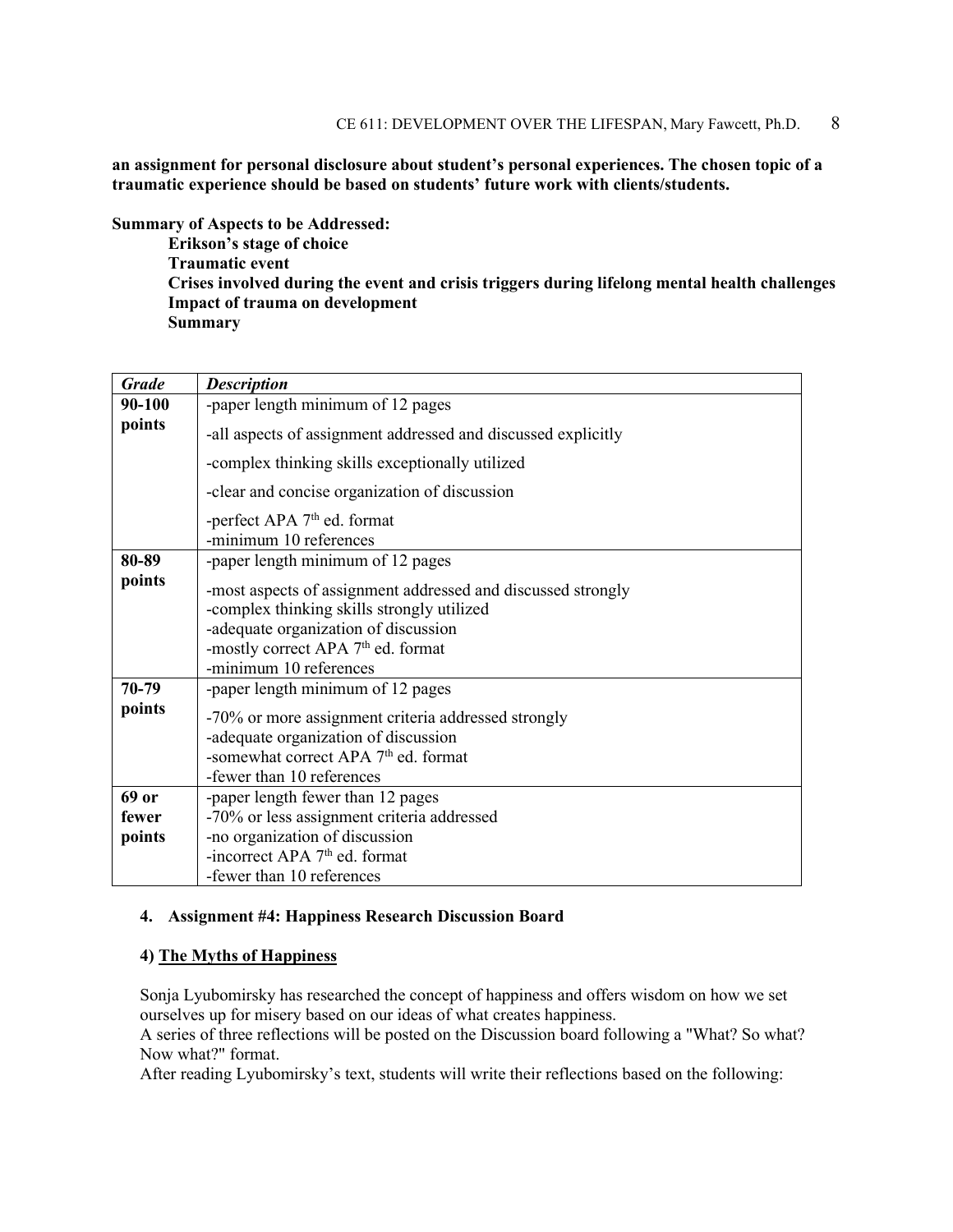What? -- What did you learn?

So what? -- Reflect upon the learning. How is it relevant or why is it important? Now what? -- Consider ways to extend the learning to your life and pursuit of happiness.

You will receive points for your original posts. Optional: If you wish to read and respond to others' posts, that helps enrich the learning of everyone in the class.

### **Grading Rubric**

| <b>Grade</b>    | <b>Description</b>                                                       |  |
|-----------------|--------------------------------------------------------------------------|--|
| 90-100          | -minimum of five well-developed paragraphs of at least 300 words in post |  |
| points          | -complex thinking skills strongly utilized                               |  |
|                 | -clear and concise organization of discussion                            |  |
|                 | -all assignment criteria addressed extremely well<br>-APA correct        |  |
| 80-89           | -minimum of five well-developed paragraphs of at least 250 words in post |  |
| points          | -complex thinking skills adequately utilized,                            |  |
|                 | -clear and concise organization of discussion                            |  |
|                 | -most assignment criteria addressed strongly<br>-ACA mostly correct      |  |
| 70-79           | -fewer than five paragraphs with fewer than 250 words in post            |  |
| points          | -complex thinking skills fairly well utilized                            |  |
|                 | -adequate organization of discussion                                     |  |
|                 | -assignment criteria addressed adequately                                |  |
|                 | -ACA somewhat correct                                                    |  |
| 69 or           | -fewer than five paragraphs with fewer than 250 words in post            |  |
| fewer<br>points | -complex thinking skills not utilized                                    |  |
|                 | -poor organization of discussion                                         |  |
|                 | -assignment criteria: not all addressed<br>-ACA not correct              |  |

# **B. Grading for Course**

Grade Scale:

This course is graded on the following 10-point scale:

100-90: A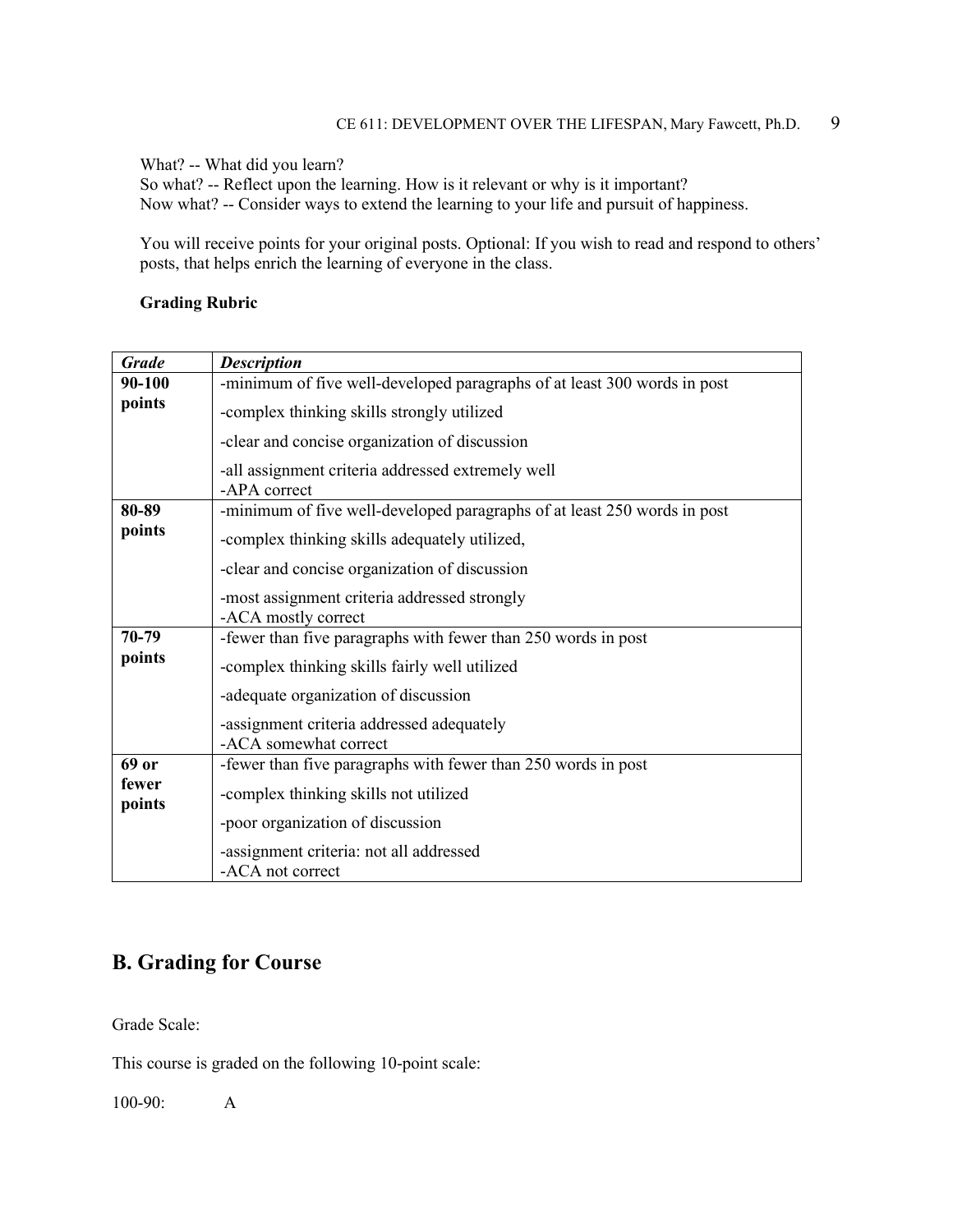# CE 611: DEVELOPMENT OVER THE LIFESPAN, Mary Fawcett, Ph.D. 10

89-80: B 79-70: C 69-60: D Below 60: F

All assignments must be completed for a passing grade.

Five points per day will be deducted for late assignments.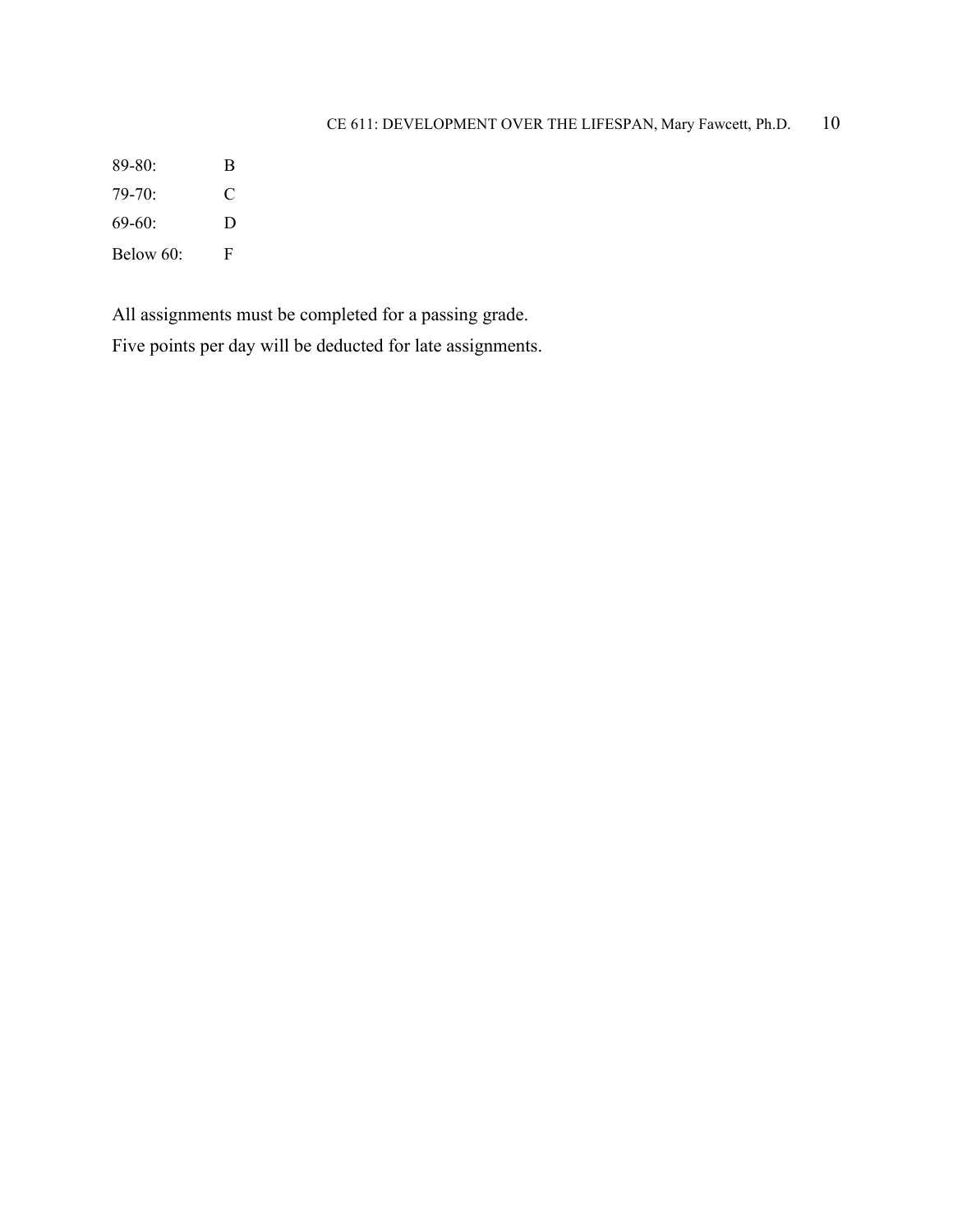## **VIII. UNIVERSITY EXPECTATIONS & COURSE POLICIES**

#### **A. University Expectations and Resources**

- **Diversity Statement:** This is meant to be a safe, welcoming, and inclusive classroom environment for students of all races, ethnicities, sexual orientations, gender identities/variances, ages, religions, economic classes, and ability statuses. As such, you will be encouraged and challenged to use language and basic counseling techniques that are respectful, inclusive, representative and culturally appropriate.
- **Academic Integrity:** Students are expected to practice professionalism and academic integrity in all assignments and class discussions. This includes but is not limited to treating other students and the professor respectfully, engaging in meaningful class discussions, thinking and writing critically and thoughtfully, creating original works, and citing all resources using APA format. Plagiarism will result in loss of credit for this course, and further consequences may result from the university system. The collegiate policy on plagiarism and cheating is outlined in the Student Handbook. It is your responsibility to be aware of this policy. You can also find it online at: [http://www.winona.edu/sld/academicintegrity.asp.](http://www.winona.edu/sld/academicintegrity.asp)
- **Electronic Device Notice:** As a matter of courtesy to your classmates and the instructor, please turn off your beepers, cell phones, and any other electronic devices that make any noise.
- **Laptop/PDA Policy:** Excluding students with a documented disability, the use of laptops and PDAs in class is prohibited without prior permission of the instructor.
- **Class Visitor Policy:** Due to the clinical nature of this course in this curriculum, visitors of any age are not allowed without prior permission of the instructor.
- **E-mail Policy:** You are assigned a university e-mail account that will be used by professors. Students should make every effort to get to know their account and check it regularly.
- **Accommodations:** Students with documented disabilities who may need accommodations, who have any medical emergency information the instructor should know of, or who need special arrangements in the event of an evacuation, should make an appointment with the instructor as soon as possible, no later than the 1st week of the term. According to Section 504 of the Rehabilitation Act of 1973, students with disabilities have the right to receive necessary reasonable accommodations and support services to allow equal access at Winona State University. If you have a disability that requires accommodations, you are eligible for support through access services, found at [http://www.winona.edu/accessservices/gettingstarted.asp.](http://www.winona.edu/accessservices/gettingstarted.asp)
- **Commitment to Inclusive Excellence:** WSU recognizes that our individual differences can deepen our understanding of one another and the world around us, rather than divide us. In this class, people of all ethnicities, genders and gender identities, religions, ages, sexual orientations, disabilities, socioeconomic backgrounds, regions, and nationalities are strongly encouraged to share their rich array of perspectives and experiences. If you feel your differences may in some way isolate you from WSU's community or if you have a need of any specific accommodations, please speak with the instructor early in the semester about your concerns and what we can do together to help you become an active and engaged member of our class and community. Campus resources for students: [http://www.winona.edu/diversity/estatement.asp.](http://www.winona.edu/diversity/estatement.asp)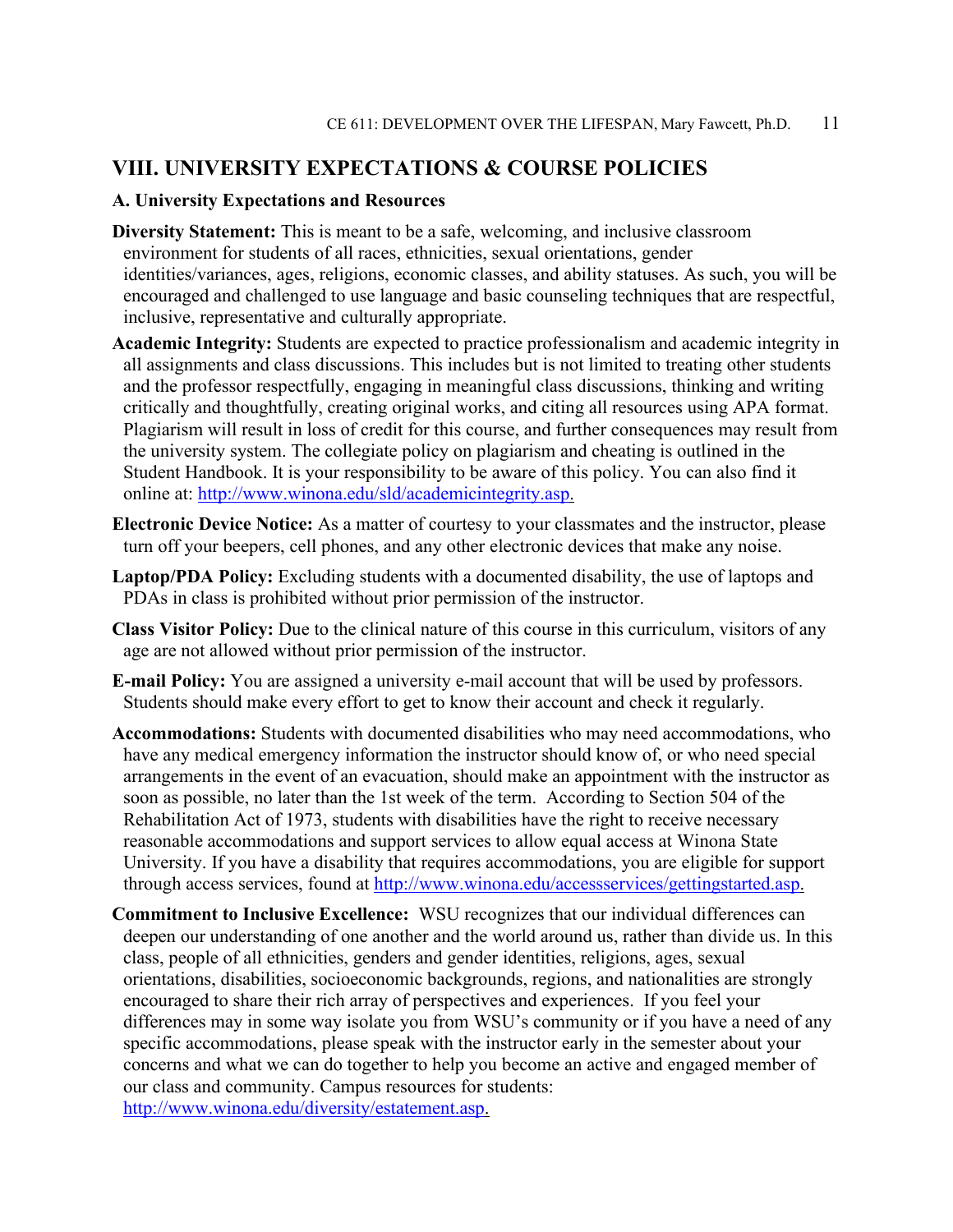#### **B. Graduate Student Resources**

**General Information:** Academic calendar, forms and other procedures for graduate students can be found at<http://www.winona.edu/gradstudies/currentstudents.asp>

WSU-Rochester Student & Campus Services, UCR Room SS128, 285-7100, [\(www.winona.edu/rochester/\)](http://www.winona.edu/rochester/): RCTC Counseling Center, UCR Room SS133; 285-7260 [\(www.rctc.edu/counseling\\_career\\_center/\)](http://www.rctc.edu/counseling_career_center/) UCR Learning Center, UCR Room AT306; 285-7182

**Counseling Services:** Graduate school can be very stressful. Counselors are available in Winona and through partnership with RCTC on the UCR campus to help you with a wide range of difficulties.

WSU counselors in Winona are located in the Integrated Wellness Complex 222 and they can be reached at 457-5330. The RCTC Counseling Center is located in SS 133 and can be reached at 285-7260.

**Other Support Services:** WSU-Rochester Student & Campus Services Office and the WSU Inclusion and Diversity Office are dedicated to helping students of all races, ethnicities, economic backgrounds, nationalities, and sexual orientations. They offer tutoring and a wide range of other resources.

The WSU-R Student & Campus Services Office is located in Room SS128 on the UCR campus and can be reached at 285-7100. The WSU Inclusion & Diversity Office is located in Kryzsko Commons Room 122, and they can be reached at 457-5595. Information about the *KEAP Center*, dedicated to supporting diversity on campus, can be found here: [http://www.winona.edu/diversity/22.asp.](http://www.winona.edu/diversity/22.asp)

*UCR Learning Center – Rochester***:** For help with writing and the development of papers on the WSU-Rochester campus, contact personnel in AT306 or call 285-7182.

*Writing Center - Winona:* The Writing Center offers free, individualized instruction in all forms and disciplines during any stage of writing, reading, or research. Call 507.457.5505 for an appointment. Walk-ins also welcome.

**Student Grievances:** Students are encouraged to speak directly with instructors when concerns arise. When issues cannot be resolved between the student and the instructor, students have the right to due process. Such complaint procedures are available online at: <http://www.winona.edu/sld/studentgrievance.asp>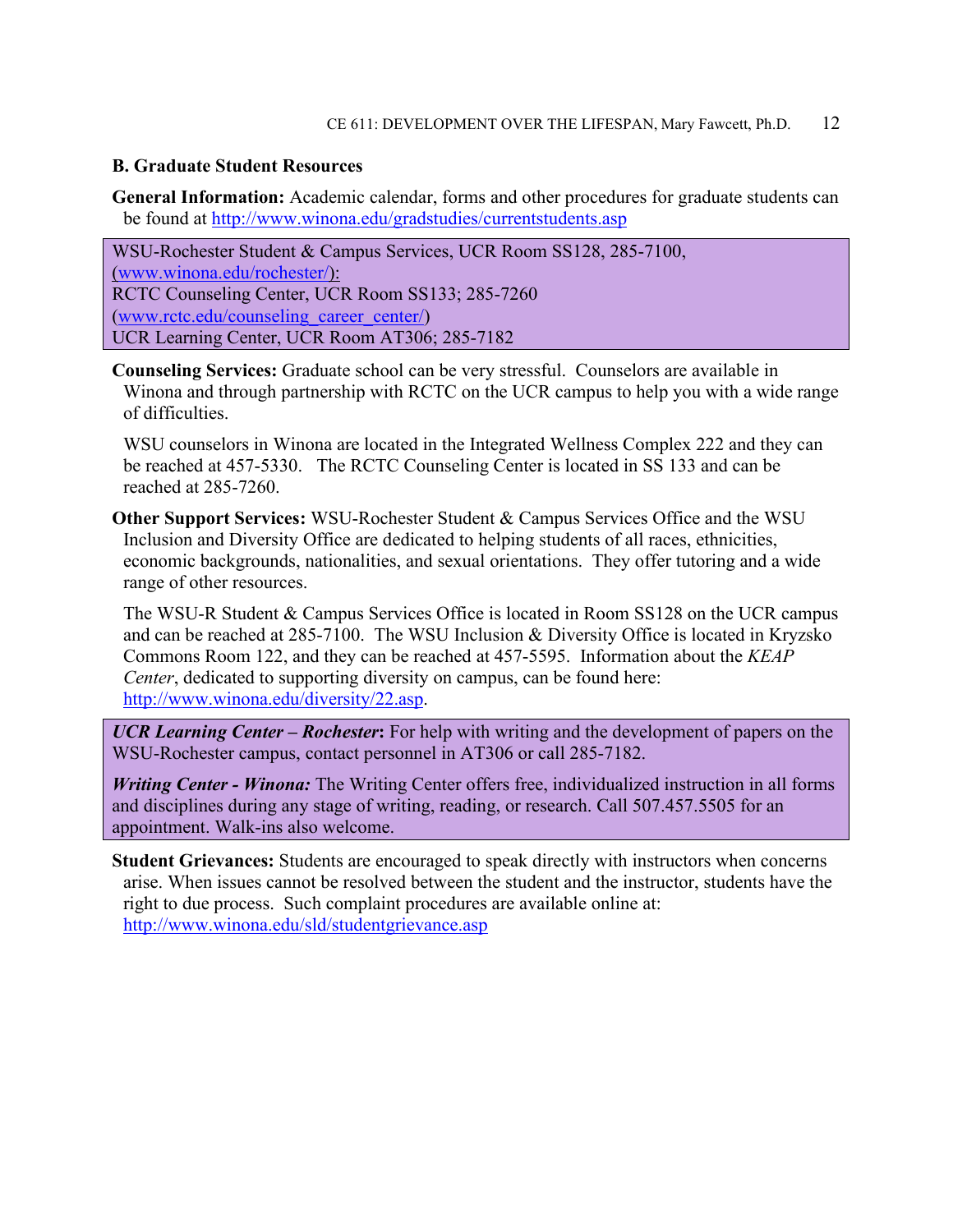# **Appendix A**

### Chapter Assignment Questions

### Chapter 1

What kinds of developmental research have you noticed lately in the media (scientific reports on social issues, medical findings, etc.)? Based on what you have learned about developmental research, how valid and reliable do you think these studies are?

## Chapter 2

If you were to take from each of the four major theories (psychoanalytic, learning, cognitive developmental, and contextual-systems) only one truly great insight into human development that will guide you in your future work with clients/students what four ideas would you choose?

### Chapter 3

What did you learn about temperament, personality and psychological disorders that will help you in your future work as a counselor?

#### Chapter 4

Some people argue that women who abuse alcohol or other drugs during pregnancy should be charged with child abuse if they have a miscarriage. What are your thoughts on this topic after reading this chapter?

#### Chapter 5

Many stereotypes of the physical aging process are negative and depressing. What in this chapter gives you reason to be more optimistic about aging and why?

#### Chapter 6

As a program director or teacher, how would capture and hold the attention of people who are  $\text{(select an age)}$ ?

## Chapter 7

Considering the differences between preoperational thought, concrete-operational thought, and formal-operational thought, what should parents keep in mind as the interact with their 4-year old, 8-year old, and 17-year-old children?

#### Chapter 8

What practical recommendations would you derive from the view that there is a universal decline with age in basic processing capacities?

#### Chapter 9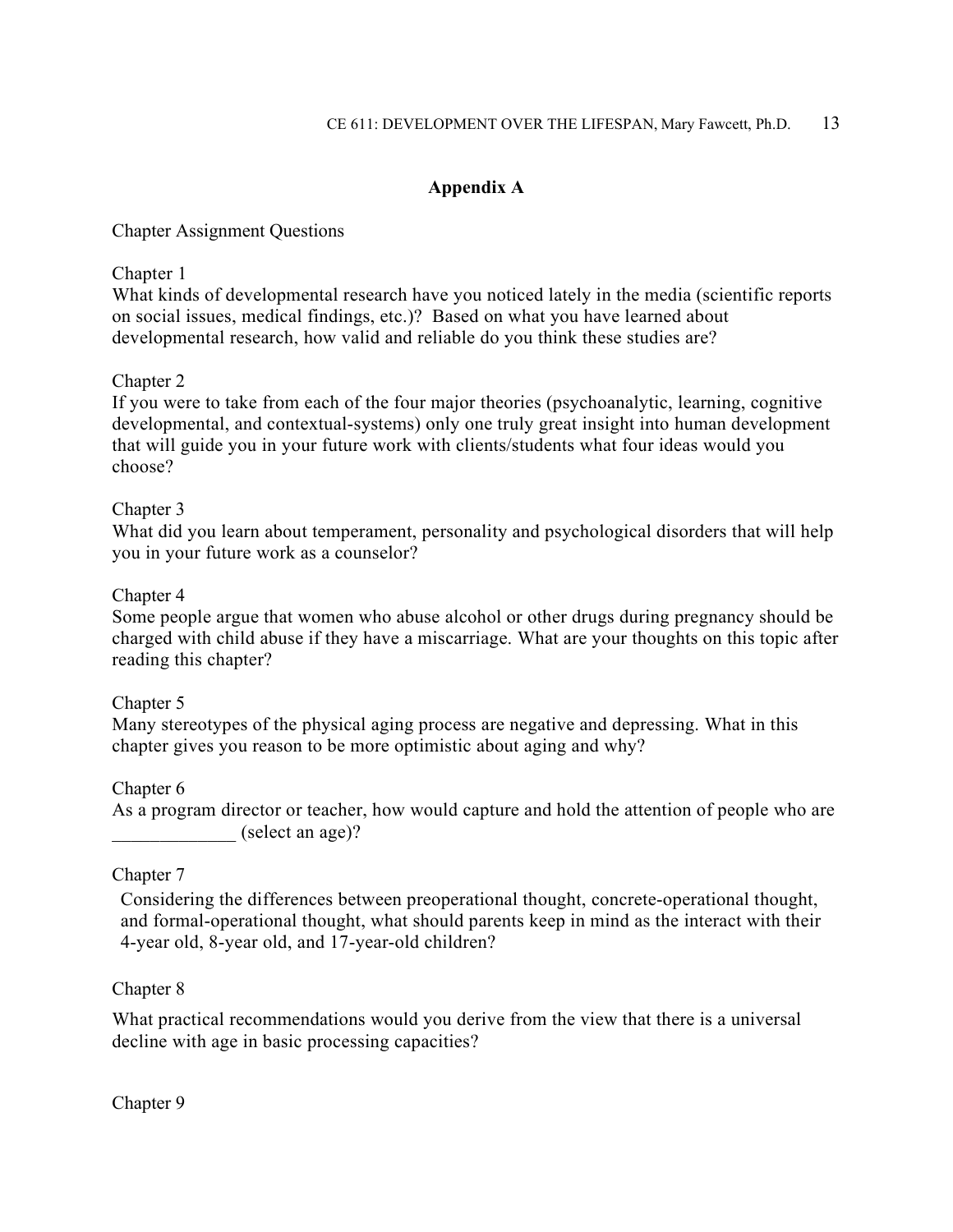Imagine that you are chosen as a member of a presidential commission on intelligence testing whose task it is to devise a better IQ test for use in the schools than any that currently exists. What would you include and exclude from your definition of intelligence? How would you measure intelligence? In what ways would your test improve upon the tests that are currently used, taking into account racial and gender bias specifically

#### Chapter 10

Based on what you have learned about memory, thinking, problem solving, and language skills, how would you teach/present psychoeducational content to non-traditional students at the age of  $\qquad$  ?

### Chapter 11

Discuss a current issue among adolescents (e.g. bullying, drug use, early sexual exploration, anti-social behavior) as it relates to Marcia's model of identity statuses and how one's status may impact the level of involvement in dysfunctional adolescent behavior.

### Chapter 12

What factors are likely to influence the age at which young people today become sexually active? If you wanted to delay the age of first intercourse, what would be some ways to do this?

#### Chapter 13

A preconventional thinker, a conventional thinker, and a postconventional thinker all face a moral dilemma the night before the final examination: A friend has offered them a key to the examination. Based on the level of moral development they possess, decide if they would take the key and use it or not. Provide examples of the reasoning you might expect at each of the three main levels of moral development.

#### Chapter 14

Billy, age 10, does not have a best friend and has never really had one. Why do you think this is, and what implications might lack of a friend have for Billy's later development?

#### Chapter 15

A 16-year old girl, very drunk, has plowed the family car into a tree and is being held at the police station for driving under the influence. Her father has decided to let her stay in jail overnight as a lesson in taking responsibility for her actions. The following morning after he picks her up and brings her home for breakfast and shower, he and his wife chat with their daughter about why they wanted her to experience the full consequence of drinking and driving (the overnight stay in jail). They express their concern for her safety and their worry about her increasing incidences of drinking on the weekends. They all make a plan that she will not drink again until she is of legal age, and they collectively create a list of consequences of her drinking in the event she breaks their deal and drinks while she is underage. Considering what you've learned about authoritarian, authoritative, permissive parenting styles, what would you call this type of parenting style and why?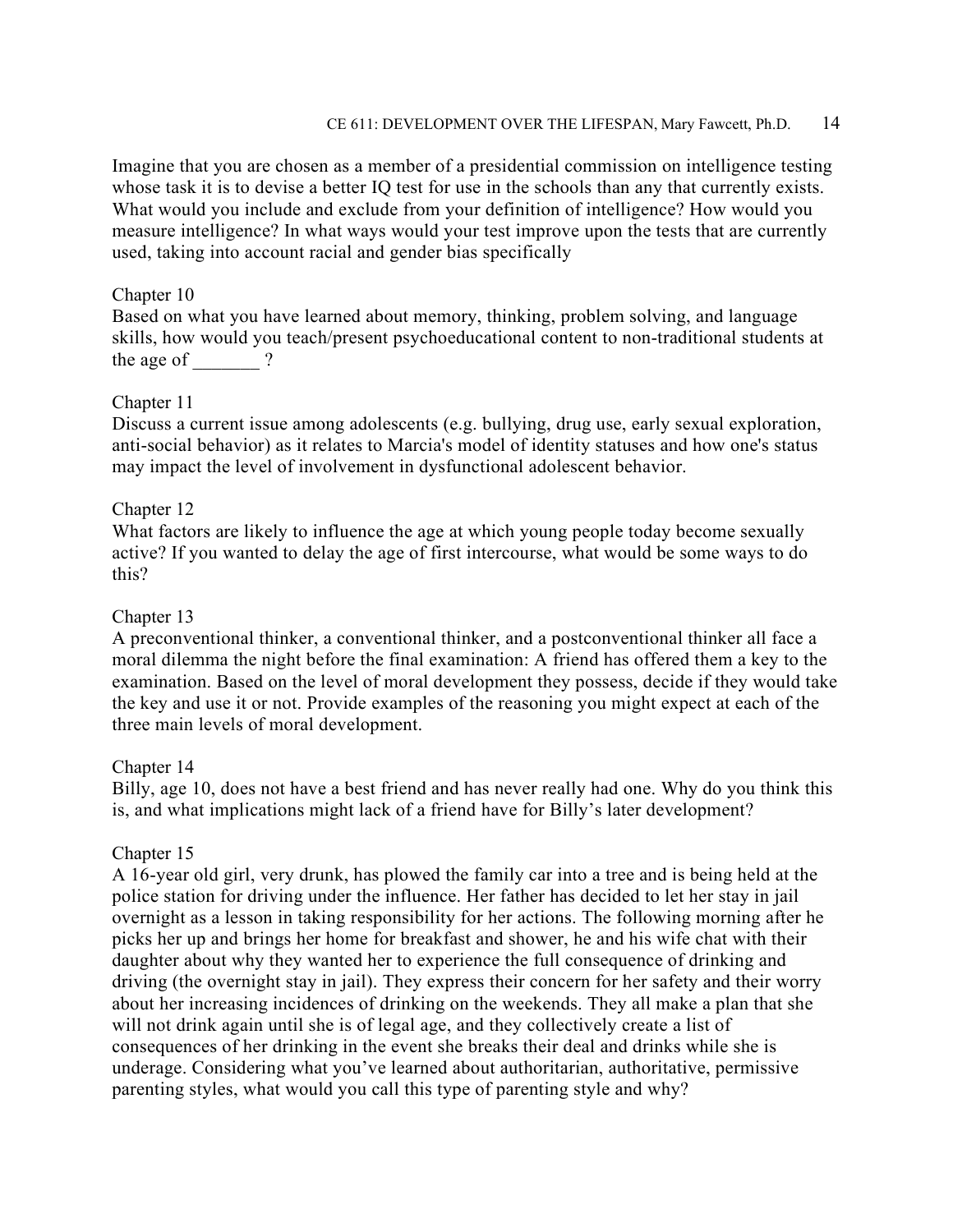#### Chapter 16

What are some examples of social norms and age norms in the mainstream culture of the US? What are some examples of cultural norms that are "normal" in the context of a specific culture but "abnormal" when viewed by someone in the mainstream culture of the US? (For example, some Hmong people believe bigamy is acceptable but US government has created laws that make polygamy illegal in this culture.)

### Chapter 17

Many people have misconceptions about what is normal and what is abnormal when it comes to grieving. Give an example of loss (e.g. the death of a beloved dog) that others may not easily understand.